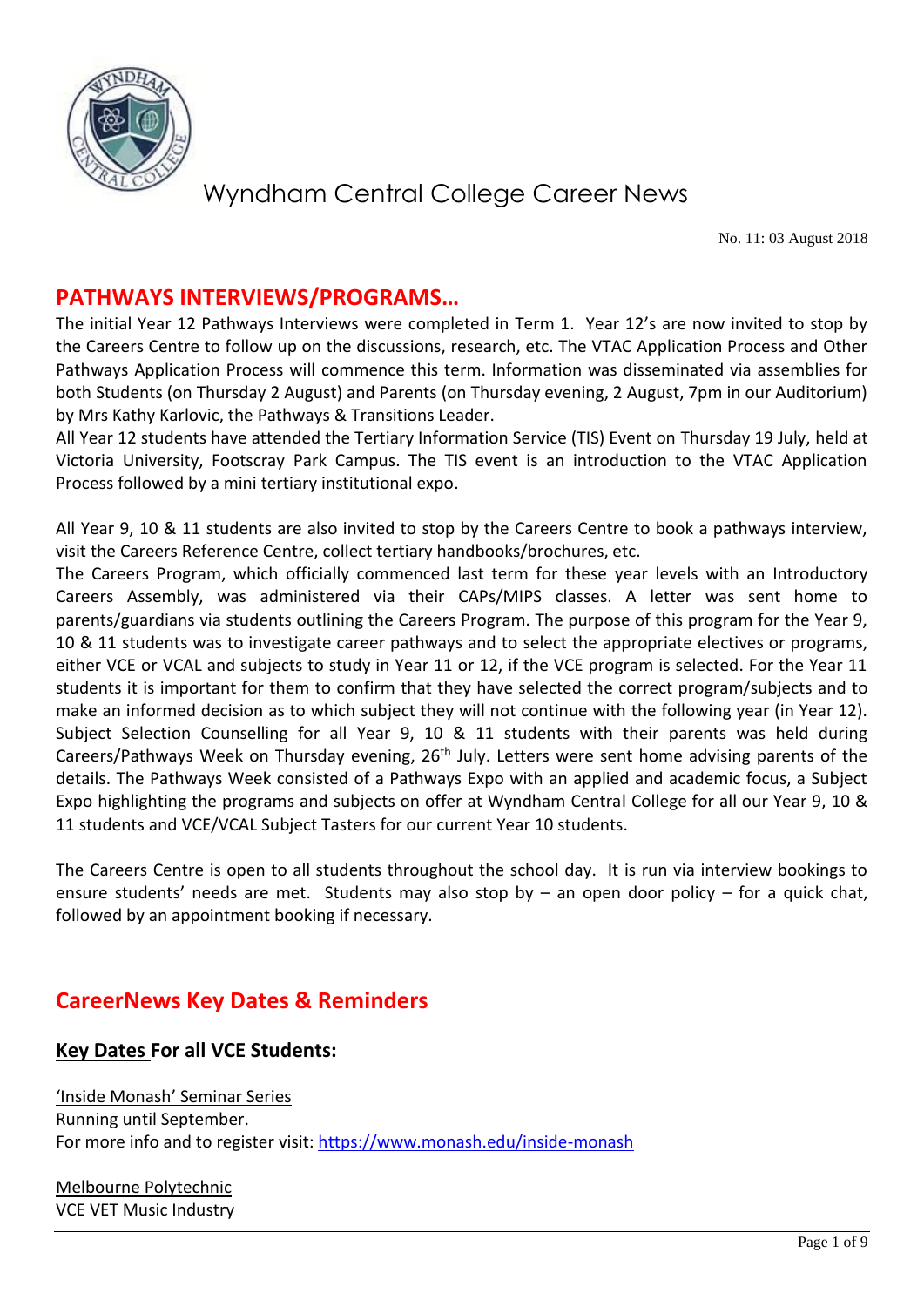

No. 11: 03 August 2018

Exam Preparation Workshops (Performance & Sound Production) When: 31<sup>st</sup> August & 5<sup>th</sup> of September For details and registration visit: [https://docs.google.com/forms/d/e/1FAIpQLScssEpULWQ-1d8RETgXPuYLzeeCwOl7oKwGOPRQ-](https://docs.google.com/forms/d/e/1FAIpQLScssEpULWQ-1d8RETgXPuYLzeeCwOl7oKwGOPRQ-7tf8g3U4Q/viewform)[7tf8g3U4Q/viewform](https://docs.google.com/forms/d/e/1FAIpQLScssEpULWQ-1d8RETgXPuYLzeeCwOl7oKwGOPRQ-7tf8g3U4Q/viewform)

#### *Key VTAC Dates For all VCE Students:*

Course, SEAS & Scholarship Applications Open Monday 6th August Timely applications Close Thursday 27th September

Late applications Open Thursday 27th September Late applications Close Friday 2<sup>nd</sup> November

SEAS Applications Close Friday 12th October

#### **Reminders** *For all Students***:**

#### **Open Days**

University and TAFE Open Days have commenced! Be sure to attend these days to help you decide which institution best suits you. For remaining open days, refer to the 2018 Open Day table in this publication.

#### **News & Updates**

### **VTAC**

#### **Applying for 2019 Courses**

The Victorian Tertiary Admissions Centre (VTAC) is the central hub for applications to study courses at Victorian tertiary institutions. VTAC receives, collates and forwards applications to universities, TAFE's and independent tertiary colleges. These applications include special consideration (SEAS) requests, scholarship applications and any other relevant or required documentation.

All applications are made on the Victorian Tertiary Admissions Centre (VTAC) website [www.vtac.edu.au.](http://www.vtac.edu.au/) With applications opening next week on Monday the  $6<sup>th</sup>$  of August and 'timely applications' closing on Thursday the 27<sup>th</sup> of September, it is important to establish your course preferences and consider compiling the following information:

1. **Research** the courses on offer in your chosen field and preferred institution(s). Use 'CourseSearch' on the VTAC website and VTAC App (see quick link) as the primary source of course information. Visit the college websites for more detailed information and take note of the selection criteria for each course that you wish to apply for, as each course and institution's entry requirements do vary. Many courses require only ATAR, however a lot have other requirements such as an interview,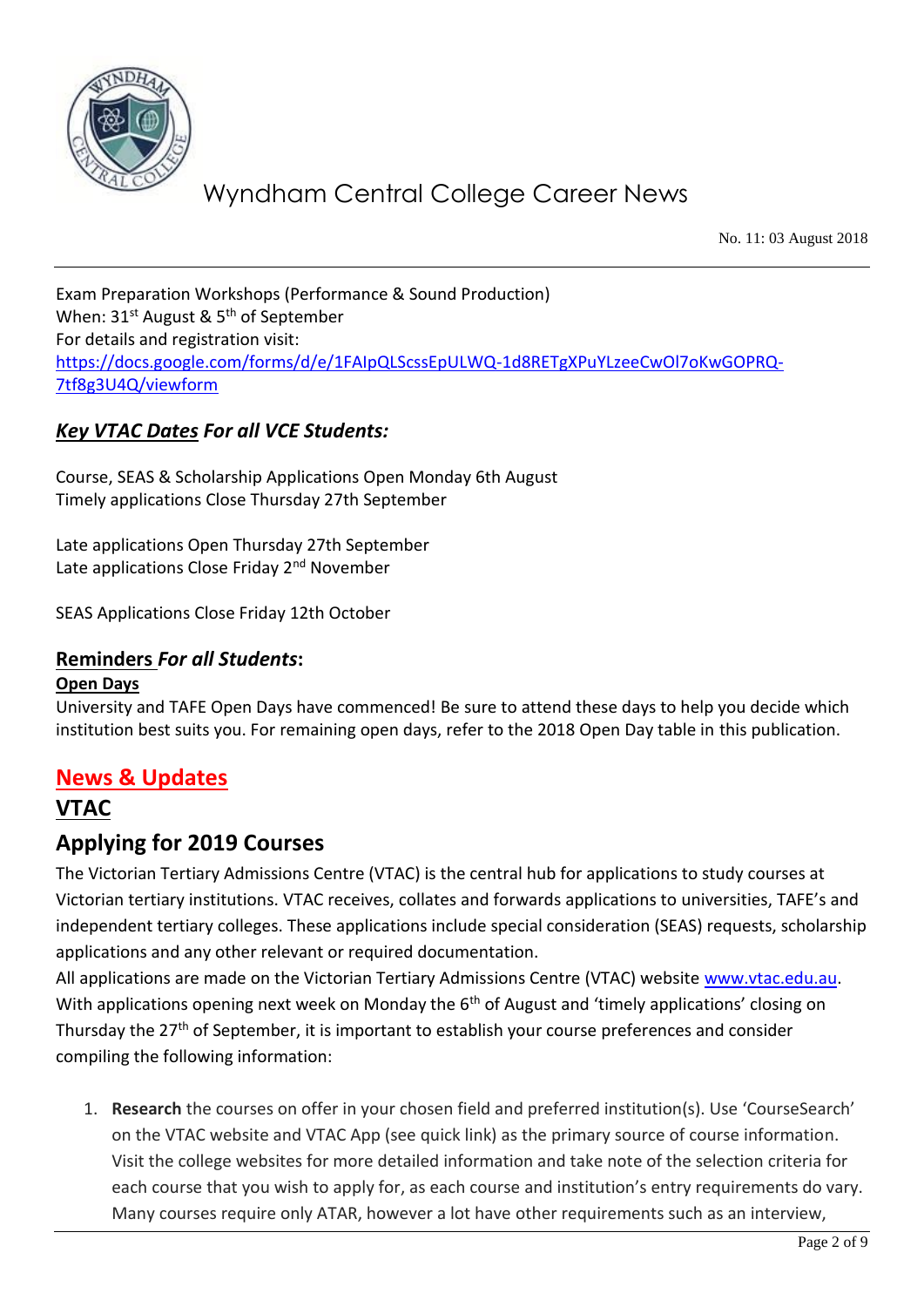

No. 11: 03 August 2018

admission tests, audition, folio presentation, or extra form/documents that need to be completed. Important: Take note of all relevant dates and deadlines.

- 2. **Refine** your list. You will be able to apply for up to eight courses. Place them in the order of preference. You won't be able to save a draft of your application, but you will be able to change your preferences after it is completed. (Note: You will be offered a place in the highest course in your list for which you meet the requirements).
- 3. **Register!** Create a VTAC user account and have all your details close at hand i.e. educational history, student numbers to ensure that you complete your application accurately. You have until  $27<sup>th</sup>$  of September for a 'timely' application where the normal application fee is \$36.00, after this date the fee rises to \$105.00.

#### **Handy tips:**

\* You will find very useful VTAC videos about applying for courses, SEAS, scholarships, offers and changing preferences at:

<https://www.youtube.com/watch?v=omthIvIIaJc>

<https://www.youtube.com/watch?v=2MRbS1Om4Oc>

\*The 'How to Apply' page on the VTAC website is very helpful and may answer any questions you may have.

### **SEAS (Special Entry Access Scheme)**

Tertiary institutions are aware that some students' short or long-term circumstances can spoil their academic achievement. The Special Entry Access Scheme (SEAS)

is in place to consider students who are disadvantaged. Most are offered through VTAC's SEAS application process, which cannot be completed until you have made a VTAC course application. There are four SEAS categories:

Category 1: Personal information and location

Category 2: Disadvantaged financial background

Category 3: Disability or medical condition

Category 4: Difficult circumstances.

In addition to the application, some categories will require you to submit a description of circumstances, an impact statement and a statement of support or financial evidence. Organising your SEAS application can take several weeks so it is important to familiarise yourself on what is required early so you meet the necessary deadlines.

Visi[t http://www.vtac.edu.au/who/seas.html](http://www.vtac.edu.au/who/seas.html) for further information.

SEAS applications open on 6th August and close on 12th October at 5pm.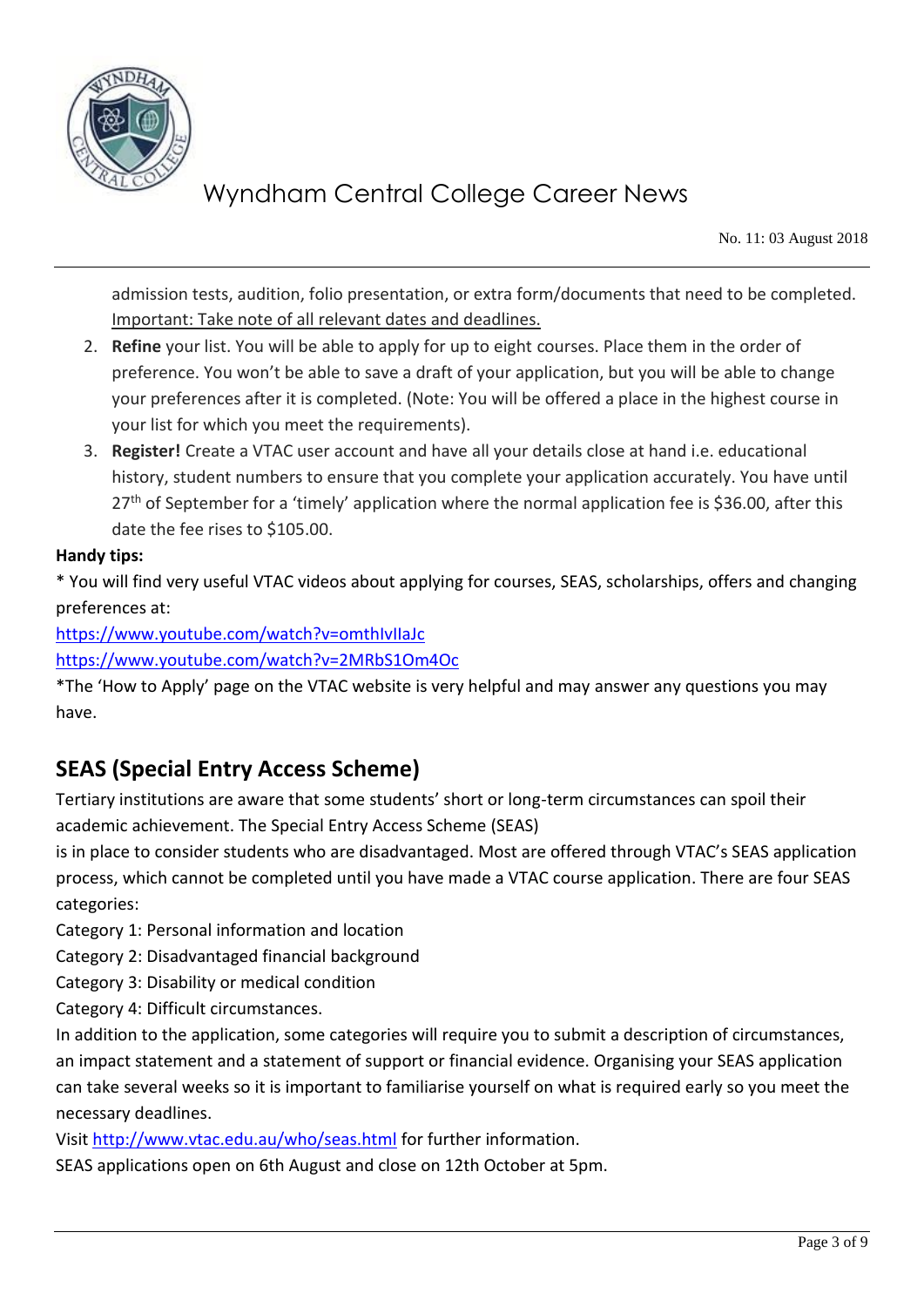

No. 11: 03 August 2018

### **Scholarship Applications**

You can apply for a scholarship through VTAC or the institution directly. For a full list of 'Scholarships available through VTAC visit:

[http://www.vtac.edu.au/scholarships/types/available.html?highlight=WyJzY2hvbGFyc2hpcCIsIidzY2hvbGF](http://www.vtac.edu.au/scholarships/types/available.html?highlight=WyJzY2hvbGFyc2hpcCIsIidzY2hvbGFyc2hpcCIsInNjaG9sYXJzaGlwJyIsImFwcGxpY2F0aW9uIiwiYXBwbGljYXRpb24nIiwiJ2FwcGxpY2F0aW9uIiwic2Nob2xhcnNoaXAgYXBwbGljYXRpb24iXQ) [yc2hpcCIsInNjaG9sYXJzaGlwJyIsImFwcGxpY2F0aW9uIiwiYXBwbGljYXRpb24nIiwiJ2FwcGxpY2F0aW9uIiwic2](http://www.vtac.edu.au/scholarships/types/available.html?highlight=WyJzY2hvbGFyc2hpcCIsIidzY2hvbGFyc2hpcCIsInNjaG9sYXJzaGlwJyIsImFwcGxpY2F0aW9uIiwiYXBwbGljYXRpb24nIiwiJ2FwcGxpY2F0aW9uIiwic2Nob2xhcnNoaXAgYXBwbGljYXRpb24iXQ) [Nob2xhcnNoaXAgYXBwbGljYXRpb24iXQ=](http://www.vtac.edu.au/scholarships/types/available.html?highlight=WyJzY2hvbGFyc2hpcCIsIidzY2hvbGFyc2hpcCIsInNjaG9sYXJzaGlwJyIsImFwcGxpY2F0aW9uIiwiYXBwbGljYXRpb24nIiwiJ2FwcGxpY2F0aW9uIiwic2Nob2xhcnNoaXAgYXBwbGljYXRpb24iXQ)=

For a list of 'Scholarships through institutions' visit:

[http://www.vtac.edu.au/scholarships/other/list.html?highlight=WyJzY2hvbGFyc2hpcCIsIidzY2hvbGFyc2hp](http://www.vtac.edu.au/scholarships/other/list.html?highlight=WyJzY2hvbGFyc2hpcCIsIidzY2hvbGFyc2hpcCIsInNjaG9sYXJzaGlwJyIsImFwcGxpY2F0aW9uIiwiYXBwbGljYXRpb24nIiwiJ2FwcGxpY2F0aW9uIiwic2Nob2xhcnNoaXAgYXBwbGljYXRpb24iXQ) [cCIsInNjaG9sYXJzaGlwJyIsImFwcGxpY2F0aW9uIiwiYXBwbGljYXRpb24nIiwiJ2FwcGxpY2F0aW9uIiwic2Nob2x](http://www.vtac.edu.au/scholarships/other/list.html?highlight=WyJzY2hvbGFyc2hpcCIsIidzY2hvbGFyc2hpcCIsInNjaG9sYXJzaGlwJyIsImFwcGxpY2F0aW9uIiwiYXBwbGljYXRpb24nIiwiJ2FwcGxpY2F0aW9uIiwic2Nob2xhcnNoaXAgYXBwbGljYXRpb24iXQ) [hcnNoaXAgYXBwbGljYXRpb24iXQ](http://www.vtac.edu.au/scholarships/other/list.html?highlight=WyJzY2hvbGFyc2hpcCIsIidzY2hvbGFyc2hpcCIsInNjaG9sYXJzaGlwJyIsImFwcGxpY2F0aW9uIiwiYXBwbGljYXRpb24nIiwiJ2FwcGxpY2F0aW9uIiwic2Nob2xhcnNoaXAgYXBwbGljYXRpb24iXQ)

Most scholarship applications require an impact statement from the applicant and a statement of support from a relevant and responsible person who knows you and is able to discuss your circumstances.

### **Choosing your course preferences**

It is important to put your most desired course first in your list of course preferences even if you think your ATAR won't be high enough. There are few reasons to consider this:

- Some applicants gain entry on lower ATAR's because of bonus points achieved, or with a successful SEAS application.
- ATAR's sometimes come down from previous years.
- Some universities allow students to access their courses on a lower ATAR as a result of their involvement in their communities e.g. The 'Community Achiever Program' at ACU, La Trobe's 'Aspire' program.

Remember, if you do not obtain a high enough ATAR to access your course(s), many universities offer pathway programs to their degrees. Some diploma courses may even take you into the second year of your desired degree. Some VET institutions (i.e. Box Hill Institute, Swinburne, RMIT) can also offer formal pathways to university. It is helpful to review these options when deciding on your preferences.

### **Quick links**

*To review universities:* <http://www.universityrankings.com.au/atar-entry-scores.html> *Study score calculator (App):* <https://itunes.apple.com/au/app/study-score-calculator/id1282878794?mt=8>

*VTAC App:* <https://itunes.apple.com/au/app/vtac/id1119361879?mt=8>

For students applying for placement in Education, please read about the *CASPer test* that is now required for admission:<https://takecasper.com/test-dates/>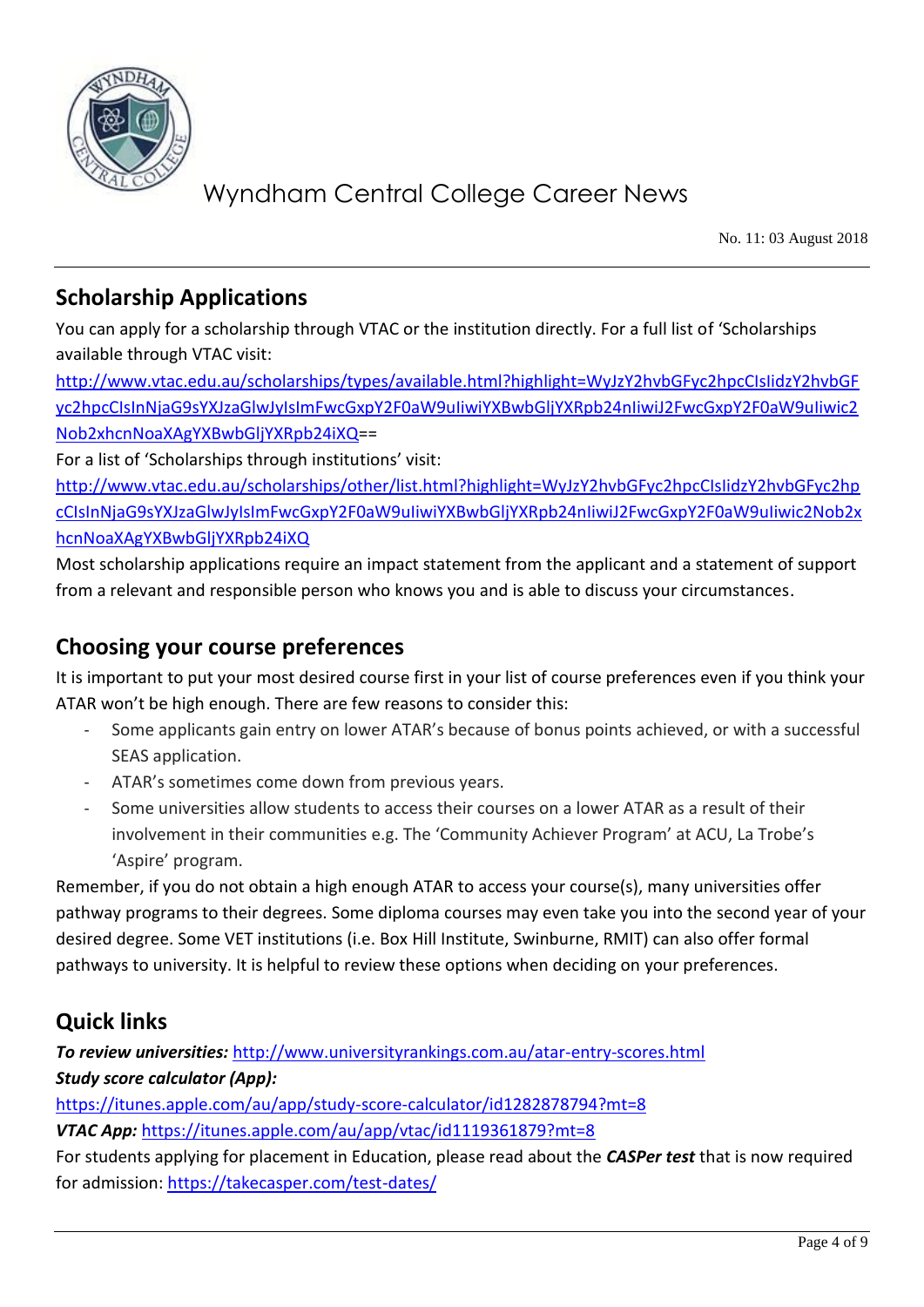

No. 11: 03 August 2018

### **University of Melbourne Update**

This year, the University of Melbourne are pleased to be offering Year 12 students who have a firm idea about their career direction and who have achieved the required ATAR, the opportunity to enrol upfront for both their bachelors and graduate degrees.

**Graduate Degree Packages** will be offered for a set of popular undergraduate and postgraduate combinations, including; Science/Engineering, Design/Architecture, Commerce/Law,

Biomedicine/Physiotherapy and Arts/Education. You can follow your dream career in; Law, Engineering, Teaching, Architecture, Dentistry, Optometry, Physiotherapy, Veterinary, Medicine, Property, Urban Design and Construction Management.

In some cases, students will be guaranteed a graduate degree place if they pass their undergratuate degree, in other cases there may be a WAM (weighted average mark) requirement. Applications for the available Graduate Degree Packages are via VTAC.

### **Preparing for a career as a Flight Attendant?**

You can currently obtain 'The Complete Flight Attendant Career and Interview Preparation Manual' at a reduced price from 'Reach for the Sky Aviation Services Australia'.

It comes either as an eBook (\$20) or hard copy (\$40 plus postage).

Email orders: denise@reachfts.com or a phone order to 0432044512.

### **Remaining Open Days 2018**

| <b>INSTITUTION</b>                            | <b>DATE</b>   |
|-----------------------------------------------|---------------|
| <b>Australian Catholic University</b>         |               |
| <b>Melbourne Campus</b>                       | Sun 12 August |
| <b>Ballarat Campus</b>                        | Sun 26 August |
| <b>Box Hill Institute of TAFE</b>             |               |
| <b>Box Hill Campus</b>                        | Sun 26 August |
| <b>Chisholm Institute</b>                     |               |
| <b>Berwick Campus</b>                         | Mon 27 August |
| <b>Frankston Campus</b>                       | Tue 9 October |
| <b>Deakin University &amp; Deakin College</b> |               |
| <b>Warrnambool Campus</b>                     | Sun 5 August  |
| Geelong Campus (Waurn Ponds & Waterfront)     | Sun 19 August |
| Melbourne (Burwood) Campus                    | Sun 26 August |
| <b>Federation University of Australia</b>     |               |
| Berwick, Gippsland & Mount Helen              | Sun 26 August |
| <b>JMC Academy</b>                            | Sat 25 August |
| La Trobe University & La Trobe Melbourne      |               |
| <b>Shepparton Campus</b>                      | Fri 3 August  |
| Melbourne (Bundoora) Campus                   | Sun 5 August  |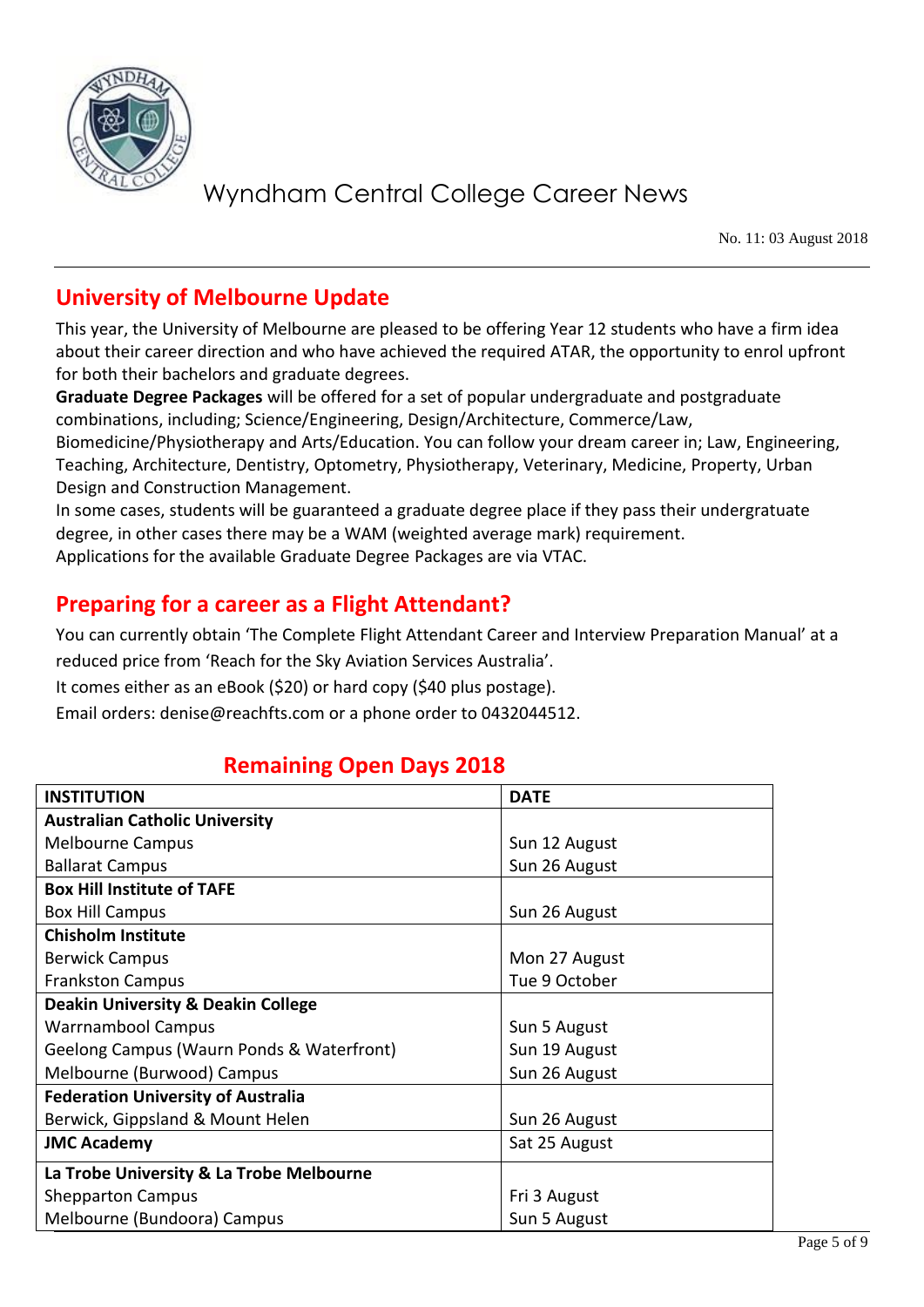

No. 11: 03 August 2018

| Albury-Wodonga                                   | Sun 12 August              |
|--------------------------------------------------|----------------------------|
| Mildura Campus                                   | Wed 16 August              |
| <b>Bendigo Campus</b>                            | Sun 27 August              |
| <b>Melbourne Polytechnic</b>                     |                            |
| <b>Preston Campus</b>                            | Sun 19 August              |
| <b>Monash University</b>                         |                            |
| Peninsula Campus                                 | Sat 4 August               |
| Clayton & Caulfield Campuses                     | Sun 5 August               |
| Parkville Campus (Pharmacy Focus)                | Sun 19 August              |
| <b>RMIT</b>                                      |                            |
| <b>Bundoora</b>                                  | Sun 5 August               |
| City & Brunswick Campuses                        | Sun 12 August              |
| <b>University of Melbourne</b>                   |                            |
| Parkville & Southbank Campuses                   | Sun 19 August              |
| <b>Victoria University</b>                       |                            |
| Footscray Park campus                            | Sun 19 August              |
| <b>William Angliss Institute of TAFE</b>         | Sun 12 August              |
| <b>SAE Creative Media Institute</b>              | Sun 5 <sup>th</sup> August |
| <b>Collarts (Australian College of the Arts)</b> | Sat 8 <sup>th</sup> Sep    |

### **Career Focus: Marketing Officer**

**Marketing Officers** are employed to promote a company's or client's products or services. This involves marketing existing products, or developing markets for new products or services.

A Marketing Officers' key responsibilities can include:

- Identifying and analysing an organisation's strengths, weaknesses
- Setting goals for market share and growth
- Developing and implementing appropriate strategies by selecting, segmenting and targeting markets, and promoting products and services to those markets
- Brand management (marketing collateral); maintaining and developing corporate and retail image
- Developing plans for advertising, sales promotion, public relations, personal selling and sales management
- Product management; choosing labels or packaging, developing new products, price setting for products and services
- Managing distribution channels; such as shops and wholesalers (inventory system/stock control, warehousing and transport)
- Responding to opportunities and threats in the marketing environment
- Undertaking marketing audits to monitor sales performance.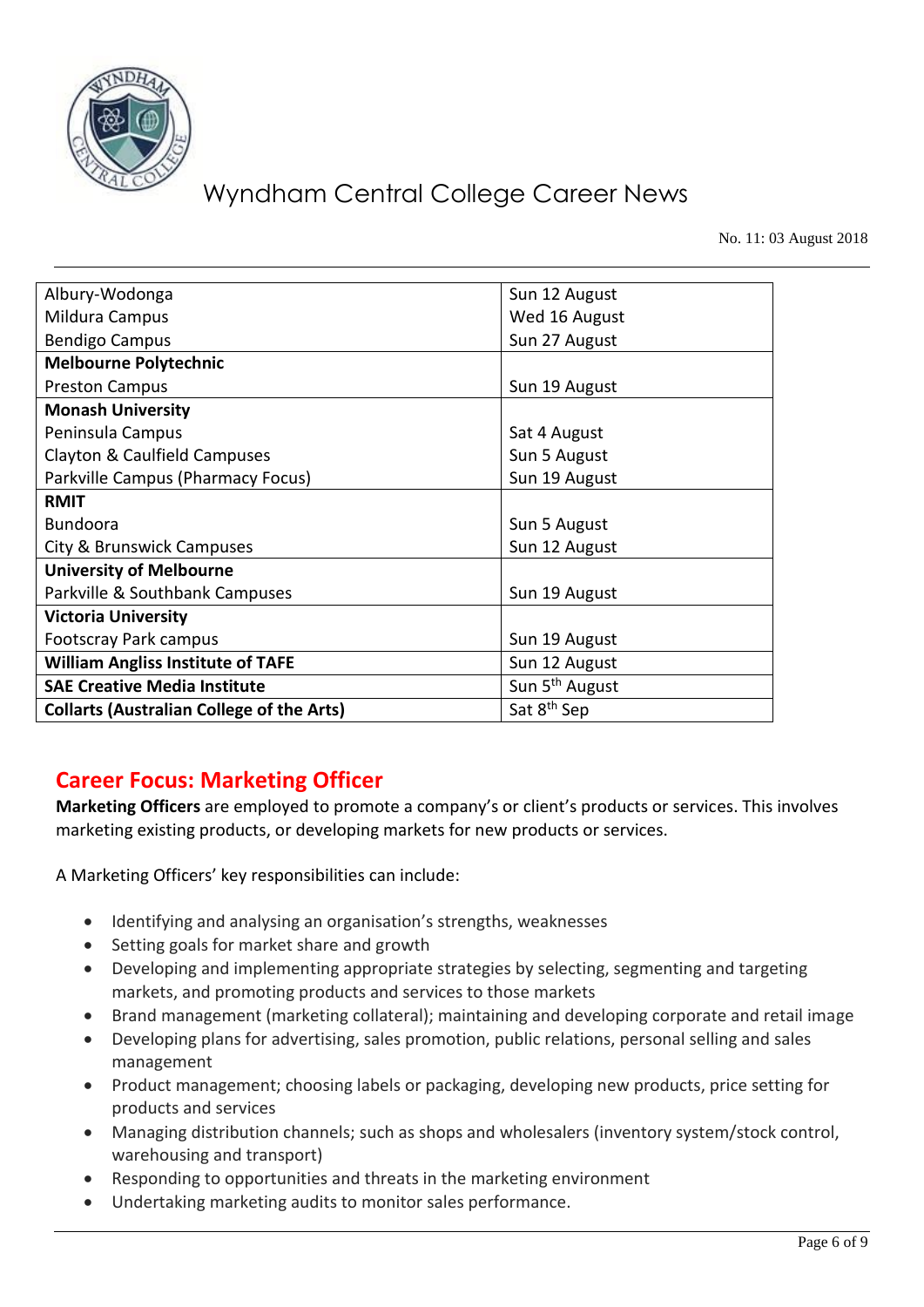

No. 11: 03 August 2018

- Marketing involves working with people in specialist areas such as technical experts, production managers, accountants and advertising agents. Marketing Officer responsibilities can vary slightly and may involve work in the evenings or on weekends, and interstate travel.
- As a Marketing Officer, it is helpful to be able to analyse and interpret information, be creative, have very good communication and organisational skills and be able to work independently or as part of a team. Marketing Officers may be employed by companies that manufacture or distribute consumer or industrial goods, or companies that provide private business services. Marketing executives may also work in advertising, promotions, insurance, banking organisations and government departments and enterprises. With experience, the career path typically leads from support roles to positions of product, brand and general management. E-Commerce (electronic commerce) is a growing area within marketing, so an understanding and skills in this area is worthwhile.
- Education and training normally involves completion of a VET qualification. However, entry into this occupation may be improved if you have a degree in business, communications or commerce with a major in marketing. To get into these courses you usually need to have gained your VCE with prerequisite subjects in one or more of English and mathematics.
- The following table provides an overview of the Bachelor Degree's available in Victoria:

| <b>Institution/Campus</b>              | <b>Bachelor Course</b>                                     | <b>ATAR</b> |
|----------------------------------------|------------------------------------------------------------|-------------|
| <b>Charles Sturt University</b>        |                                                            |             |
| (Albury-Wodonga, Melbourne)            | Bachelor of Business (Marketing) (3 years minimum)         | 65.00       |
| <b>Collarts</b>                        |                                                            |             |
| (Collingwood)                          | <b>Fashion Marketing:</b>                                  | <b>NA</b>   |
|                                        | Diploma of Applied Business (Fashion Marketing) (7 months) |             |
|                                        | Bachelor of Applied Business (Fashion Marketing) (2 years) |             |
| <b>Federation University</b>           |                                                            |             |
| (Berwick, Gippsland, Ballarat and Off- | Business (Marketing) (3 Years)                             | <b>NA</b>   |
| Campus)                                | Business (Marketing and Information Technology) (3 Years)  | <b>NA</b>   |
|                                        | Business (Management and Marketing) (3 Years)              | <b>NA</b>   |
|                                        | Business (Marketing and Human Resource Management) (3      | <b>NA</b>   |
|                                        | Years)                                                     |             |
| <b>La Trobe University</b>             |                                                            |             |
| (Melbourne - Bundoora)                 | Business (Event Management/Marketing Degree (3 Years)      | 50.15       |
|                                        | Business (Marketing Degree (3 Years)                       | 50.50       |
|                                        |                                                            |             |
|                                        |                                                            |             |
|                                        |                                                            |             |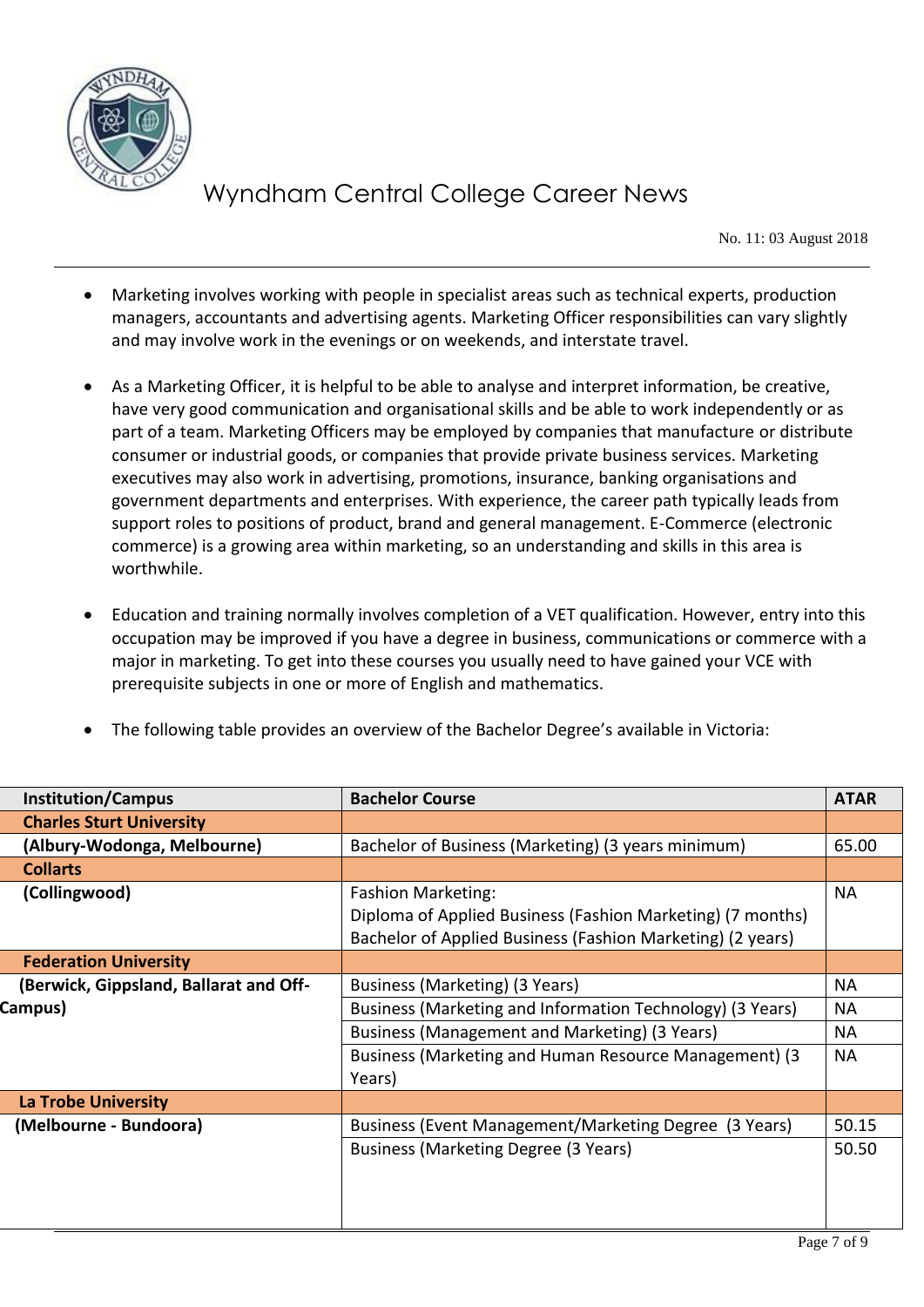

No. 11: 03 August 2018

| <b>Monash University</b>           |                                                                                          |             |
|------------------------------------|------------------------------------------------------------------------------------------|-------------|
| (Caulfield)                        | Business/Marketing (4 Years)                                                             | 76.55       |
|                                    | Marketing (3 Years)                                                                      | 83.45       |
|                                    | Marketing and Bachelor of Media Communication (4 years)                                  | 75.00       |
| <b>RMIT University</b>             |                                                                                          |             |
| (Melbourne)                        | Business (Marketing) (3 years)                                                           | 70.00       |
|                                    | Business (Marketing) Applied (4 years)                                                   | 80.10       |
| <b>Torrens University</b>          |                                                                                          |             |
| (Online)                           | Business (Marketing) (3 Years)                                                           | 60.00       |
| <b>Victoria University</b>         |                                                                                          |             |
| (Footscray Park)                   | Bachelor of Business (Marketing) (3 Years)                                               | <b>NA</b>   |
| (Bendigo & Melbourne)              | Event Management/Marketing (3 Years)                                                     | <b>NA</b>   |
|                                    |                                                                                          |             |
| <b>Institution/Campus</b>          | <b>VET Course/Diploma</b>                                                                | <b>ATAR</b> |
| Academia Australia                 | Marketing and Communication:                                                             | <b>NA</b>   |
| (Melbourne)                        | Certificate IV in Business (6 months' minimum)                                           |             |
|                                    | Diploma of Marketing and Communication (1 year min)                                      |             |
| Holmesglen                         | Marketing:                                                                               | <b>NA</b>   |
| (Chadstone)                        | Certificate IV in Business (Introduction to Marketing) (6                                |             |
|                                    | months' min)                                                                             |             |
|                                    | Diploma of Marketing and Communication (1.5 year min)                                    |             |
| <b>LaTrobe University</b>          | <b>Business:</b>                                                                         | <b>NA</b>   |
| (Melbourne Bundoora)               | Diploma in Business (8 months) > Gains entry into $2nd$ year of                          |             |
|                                    | either Business/Marketing or Business/Event                                              |             |
|                                    | Management/Marketing degrees at La Trobe                                                 |             |
| <b>Melbourne Polytechnic</b>       | Marketing:                                                                               | <b>NA</b>   |
| (Preston)                          | Certificate IV in Marketing and Communication (6 months'                                 |             |
|                                    | min)                                                                                     |             |
|                                    | Diploma of Marketing and Communication (6 months' min)                                   |             |
|                                    | Advanced Diploma of Marketing and Communication (6                                       |             |
|                                    | months' min)                                                                             |             |
| <b>Macleay College (Melbourne)</b> | Diploma of Marketing Diploma (1 year)                                                    | <b>NA</b>   |
| (Swinburne Institute of Technology | Diploma of Marketing and Communication (1 year)                                          | <b>NA</b>   |
| Hawthorn)                          |                                                                                          |             |
| <b>Torrens University</b>          | Diploma of Marketing (1 year)                                                            | <b>NA</b>   |
| (Online)                           |                                                                                          | <b>NA</b>   |
| <b>RMIT University</b>             | Marketing and Communication:<br>Certificate IV in Marketing and Communication (6 months' |             |
| (City)                             | min)                                                                                     |             |
|                                    | Diploma of Marketing and Communication (6 months' min)                                   |             |
|                                    |                                                                                          |             |